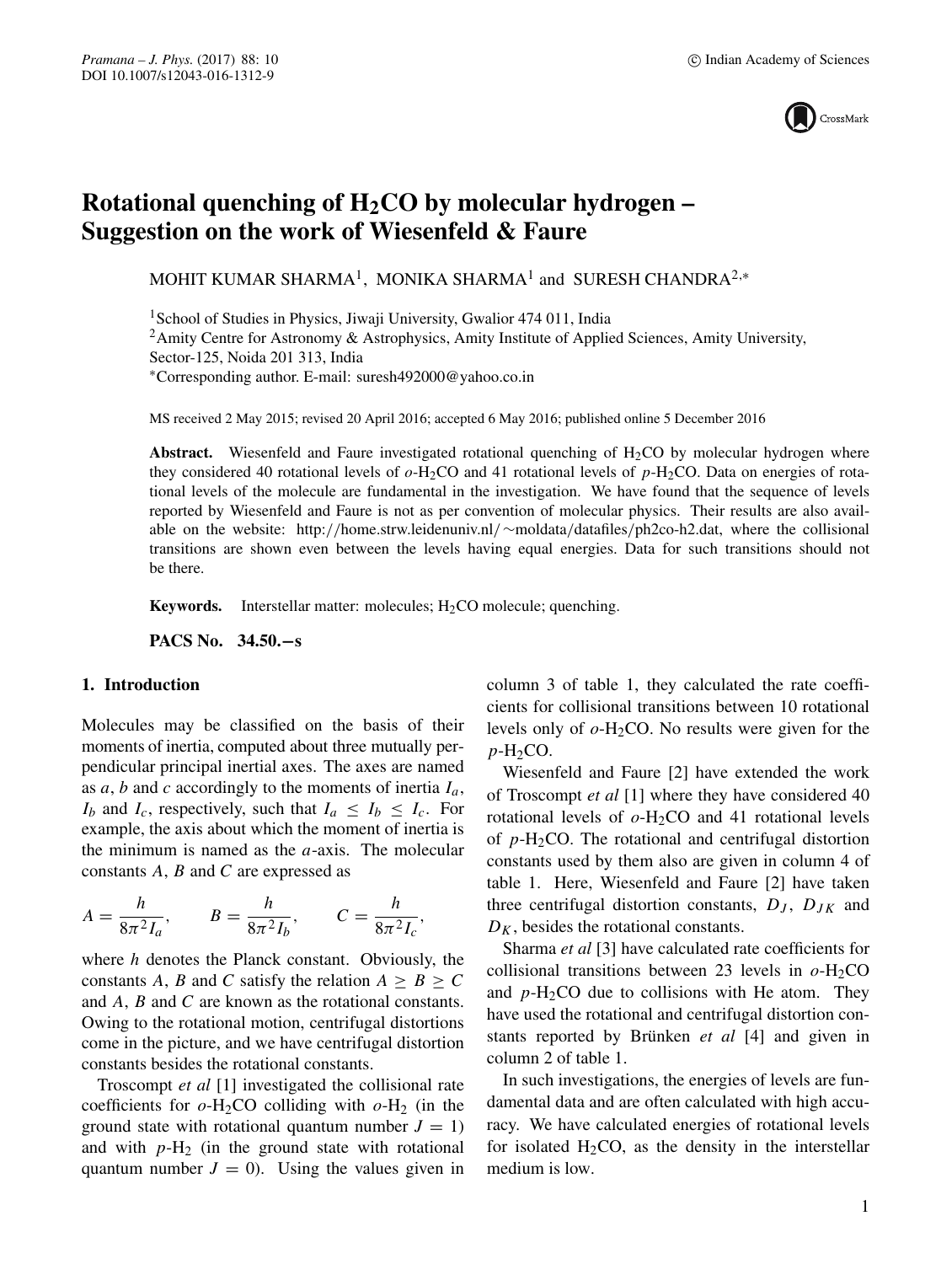**Table 1.** Molecular and centrifugal distortion constants.

| Parameter               | Value<br>$(MHz)^a$          | Value<br>$(cm^{-1})^b$ | Value<br>$(cm^{-1})^c$ |
|-------------------------|-----------------------------|------------------------|------------------------|
| A                       | $2.819705578 \times 10^5$   | 9.405525               | 9.405525               |
| $\boldsymbol{B}$        | $3.883398715 \times 10^4$   | 1.295431               | 1.295431               |
| $\mathcal{C}_{0}^{(n)}$ | $3.400424349 \times 10^{4}$ | 1.134191               | 1.134191               |
| $D_J$                   | $70.32100 \times 10^{-3}$   |                        | $2.51 \times 10^{-6}$  |
| $D_{JK}$                | $1321.101 \times 10^{-3}$   |                        | $4.31 \times 10^{-5}$  |
| $D_K$                   | 19.39089                    |                        | $6.48 \times 10^{-4}$  |
| $d_1$                   | $-10.43798 \times 10^{-3}$  |                        |                        |
| $d_2$                   | $-2.501461 \times 10^{-3}$  |                        |                        |
| $H_J$                   | $3.92 \times 10^{-9}$       |                        |                        |
| $H_{JK}$                | $7.453 \times 10^{-6}$      |                        |                        |
| $H_{KJ}$                | $10.72 \times 10^{-6}$      |                        |                        |
| $H_K$                   | $4.021 \times 10^{-3}$      |                        |                        |
| $h_1$                   | $32.33 \times 10^{-9}$      |                        |                        |
| h <sub>2</sub>          | $47.87 \times 10^{-9}$      |                        |                        |
| $h_3$                   | $15.946 \times 10^{-9}$     |                        |                        |
| $L_{JJK}$               | $-94.0 \times 10^{-12}$     |                        |                        |
| $L_{JK}$                | $0.33 \times 10^{-9}$       |                        |                        |
| $L_{KKJ}$               | $-4.52 \times 10^{-9}$      |                        |                        |
| $L_K$                   | $-0.59 \times 10^{-6}$      |                        |                        |
| $l_2$                   | $-0.307 \times 10^{-12}$    |                        |                        |
| $l_3$                   | $-0.427 \times 10^{-12}$    |                        |                        |
| $l_4$                   | $-0.1375 \times 10^{-12}$   |                        |                        |

<sup>a</sup>Reported by Brünken *et al* [4] and used in the present work. bReported by Troscompt *et al* [1].

<sup>c</sup>Reported by Wiesenfeld and Faure [2].

## **2. Energies of rotational levels**

For an asymmetric top molecule, rotational levels are denoted by  $J_{k_a,k_c}$  or  $J_{\tau}$ , where *J* stands for the rotational quantum number, and  $k_a$  and  $k_c$  are the projections of *J* on the symmetry axis in the case of prolate and oblate symmetric top molecules, respectively. The pseudoquantum number  $\tau$  is expressed as  $\tau = k_a - k_c$ and can assume values from  $-J$  to  $+J$  with the step size of 1. The value of  $\tau$  increases with the increase of energy. Wiesenfeld and Faure [2] have given two sets of energy levels: (i) Used by them in their investigation (denoted by MOLSCAT) and (ii) experimental values taken from Bocquet *et al* [5] (denoted by Experimental).

The energies of the levels used by Wiesenfeld and Faure [2] need to be modified due to the following observations, based on the conventions followed in molecular physics [3]:

- (i) Level  $7_{44}$  can never be higher than  $7_{43}$  level.
- (ii) Level  $6_{43}$  can never be higher than  $6_{42}$  level.
- (iii) Level  $5_{42}$  can never be higher than  $5_{41}$  level.

(iv) Level  $4_{41}$  can never be higher than  $4_{40}$  level.

However, equal energies are given for levels 542 and  $5_{41}$ , and for levels  $4_{41}$  and  $4_{40}$ .

# **3. Calculations**

In order to look into the details, we have performed two sets of calculations:

- (a) By using the molecular and centrifugal distortion constants given in column 2 of table 1. The results are marked as 'Present1'.
- (b) By using the molecular and centrifugal distortion constants given in column 4 of table 1. These are the rotational and centrifugal distortion constants reported by Wiesenfeld and Faure [2]. We have done the calculations independently and the results are marked as 'Present2'. The results given by Wiesenfeld and Faure [2] are marked as 'MOLSCAT'.

The results are given in table 2 for  $o$ -H<sub>2</sub>CO and in table 3 for  $p$ -H<sub>2</sub>CO. The sequences of energy levels are according to the convention being followed in molecular physics. The other two sets of data (MOLSCAT and Experimental) are the same as given by Wiesenfeld and Faure [2].

# **4. Discussion**

Both the results, marked as Present1 and Present2, support our observations  $(i)$ – $(iv)$ , as expected. As the values marked as Present2 are obtained by using the constants given by Wiesenfeld and Faure [2], it appears that they have taken the values, marked MOLSCAT, from some other source.

The discrepancies in the energies of Wiesenfeld and Faure [2] can be visualized easily in the following manner. For example, for levels 744 and 743, the values of  $\tau$  are 0 and 1, respectively, and therefore level  $7_{43}$  must always be higher than level  $7<sub>44</sub>$ . But, for the values used by them the situation is reverse. Again, for levels 643 and  $6_{42}$ , the values of  $\tau$  are 1 and 2, respectively, and therefore level 642 must be higher than level 744. But, for the values used by them the situation is reverse. In view of the above, the investigation of Wiesenfeld and Faure need to be modified.

We have looked into the website: http://home.strw. leidenuniv.nl/∼moldata/datafiles/ph2co-h2.dat also and have found the following. The energies used in the work of Wiesenfeld and Faure [2] are not given there. Experimental energies are given, where the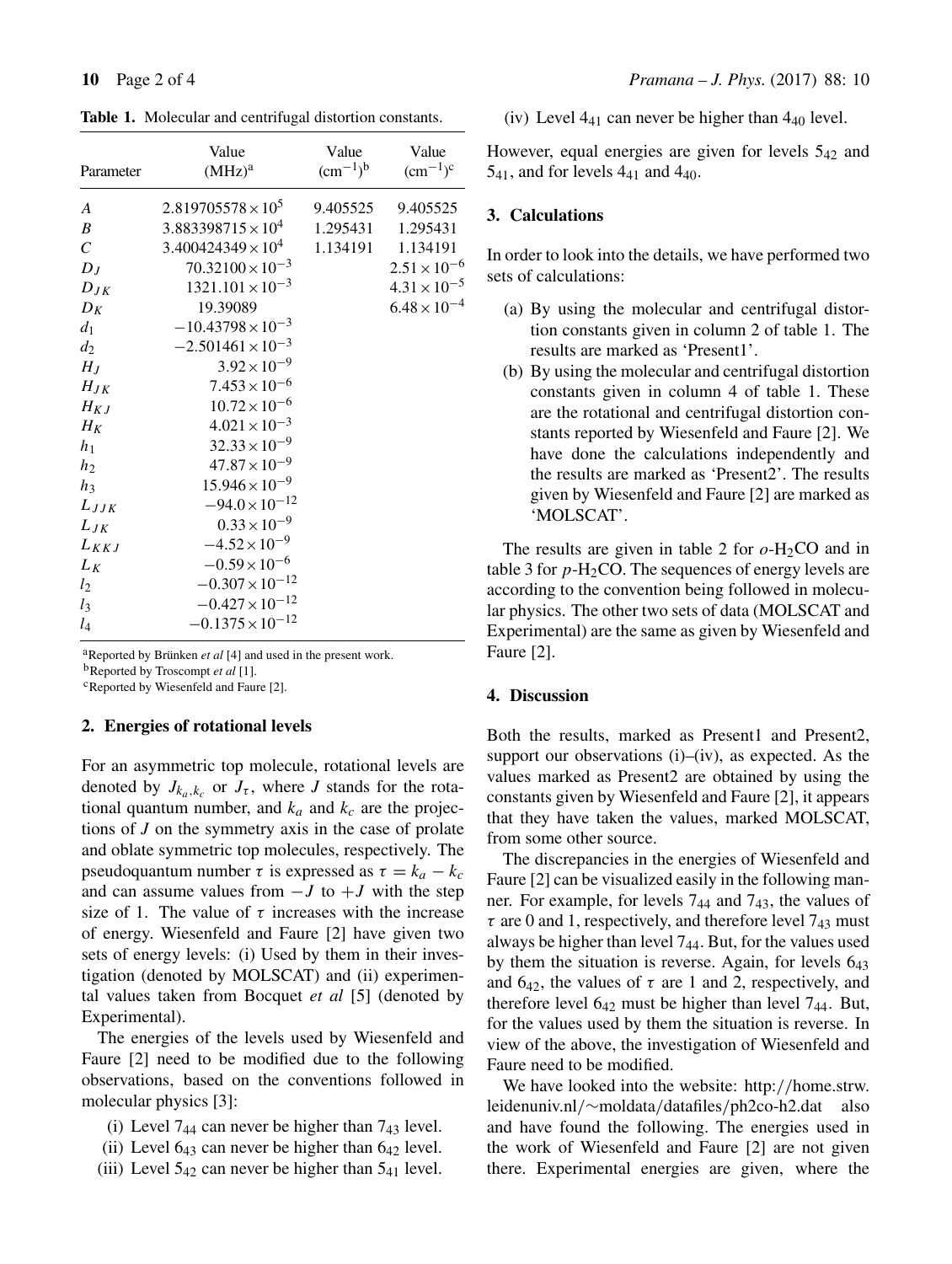**Table 2.** Energies of rotational levels of  $o$ -H<sub>2</sub>CO in cm<sup>-1</sup>.

| No.            | $\boldsymbol{J}$ | $k_a$          | $k_c$                    | $\tau$           | Present1   | Present2   | <b>MOLSCATa</b> | Experimental <sup>a</sup> |
|----------------|------------------|----------------|--------------------------|------------------|------------|------------|-----------------|---------------------------|
| 1              | $\mathbf{1}$     | $\mathbf{1}$   | $\mathbf{1}$             | $\boldsymbol{0}$ | 10.531751  | 10.538966  | 10.53897        | 10.53900                  |
| $\overline{2}$ | $\mathbf{1}$     | $\mathbf{1}$   | $\boldsymbol{0}$         | $\mathbf{1}$     | 10.692740  | 10.700206  | 10.70021        | 10.70010                  |
| 3              | $\overline{2}$   | $\mathbf{1}$   | $\overline{2}$           | $-1$             | 15.226402  | 15.236713  | 15.23672        | 15.23690                  |
| $\overline{4}$ | $\overline{2}$   | $\mathbf{1}$   | $\mathbf{1}$             | $\overline{0}$   | 15.709351  | 15.720433  | 15.72044        | 15.72020                  |
| 5              | 3                | $\mathbf{1}$   | 3                        | $-2$             | 22.266783  | 22.281705  | 22.28172        | 22.28220                  |
| 6              | 3                | $\mathbf{1}$   | $\overline{2}$           | $-1$             | 23.232610  | 23.249123  | 23.24914        | 23.24870                  |
| 7              | $\overline{4}$   | $\mathbf{1}$   | $\overline{4}$           | $-3$             | 31.651014  | 31.672018  | 31.67205        | 31.67290                  |
| 8              | $\overline{4}$   | $\mathbf{1}$   | 3                        | $-2$             | 33.260498  | 33.284264  | 33.28429        | 33.28350                  |
| 9              | 5                | $\mathbf{1}$   | 5                        | $-4$             | 43.376635  | 43.405136  | 43.40518        | 43.40670                  |
| 10             | 5                | $\mathbf{1}$   | $\overline{4}$           | $-3$             | 45.790272  | 45.823120  | 45.82316        | 45.82200                  |
| 11             | 6                | $\mathbf{1}$   | 6                        | $-5$             | 57.440655  | 57.477996  | 57.47805        | 57.48040                  |
| 12             | 6                | $\mathbf{1}$   | 5                        | $-4$             | 60.818421  | 60.862188  | 60.86224        | 60.86050                  |
| 13             | $\overline{7}$   | $\mathbf{1}$   | $\tau$                   | $-6$             | 73.839601  | 73.887034  | 73.88710        | 73.89070                  |
| 14             | $\overline{7}$   | $\mathbf{1}$   | 6                        | $-5$             | 78.340616  | 78.397137  | 78.39720        | 78.39490                  |
| 15             | 3                | 3              | $\mathbf{1}$             | $\overline{2}$   | 88.177203  | 88.238084  | 88.23817        | 88.23820                  |
| 16             | 3                | 3              | $\overline{0}$           | 3                | 88.177224  | 88.238106  | 88.23819        | 88.23830                  |
| 17             | 8                | $\mathbf{1}$   | 8                        | $-7$             | 92.569578  | 92.628252  | 92.62834        | 92.63370                  |
| 18             | $\overline{4}$   | 3              | $\overline{c}$           | $\mathbf{1}$     | 97.889884  | 97.957518  | 97.95762        | 97.95760                  |
| 19             | $\overline{4}$   | 3              | $\mathbf{1}$             | $\overline{2}$   | 97.890036  | 97.957672  | 97.95777        | 97.95780                  |
| 20             | 8                | $\mathbf{1}$   | $\overline{7}$           | $-6$             | 98.351635  | 98.422744  | 98.49283        | 98.41970                  |
| 21             | 5                | 3              | 3                        | $\boldsymbol{0}$ | 110.032390 | 110.108442 | 110.10856       | 110.10860                 |
| 22             | 5                | 3              | $\overline{c}$           | $\mathbf{1}$     | 110.033000 | 110.109058 | 110.10917       | 110.10920                 |
| 23             | 9                | $\mathbf{1}$   | 9                        | $-8$             | 113.626339 | 113.697279 | 113.69738       | 113.70560                 |
| 24             | 9                | $\mathbf{1}$   | 8                        | $-7$             | 120.845294 | 120.932806 | 120.93290       | 120.92900                 |
| 25             | 6                | 3              | $\overline{\mathcal{L}}$ | $-1$             | 124.605706 | 124.691824 | 124.69196       | 124.69200                 |
| 26             | 6                | 3              | 3                        | $\boldsymbol{0}$ | 124.607534 | 124.693671 | 124.69380       | 124.69380                 |
| 27             | 10               | $\mathbf{1}$   | 10                       | $-9$             | 137.005355 | 137.089444 | 137.08956       | 137.10020                 |
| 28             | $\tau$           | 3              | 5                        | $-2$             | 141.610898 | 141.708712 | 141.70886       | 141.70889                 |
| 29             | $\tau$           | 3              | $\overline{\mathcal{L}}$ | $-1$             | 141.615462 | 141.713328 | 141.71348       | 141.71350                 |
| 30             | 10               | $\mathbf{1}$   | 9                        | $-8$             | 145.814359 | 145.920057 | 145.92017       | 145.91530                 |
| 31             | $\,8\,$          | 3              | 6                        | $-3$             | 161.049051 | 161.160171 | 161.16034       | 161.16051                 |
| 32             | $\,8\,$          | 3              | 5                        | $-2$             | 161.059080 | 161.170319 | 161.17049       | 161.17059                 |
| 33             | 11               | $\mathbf{1}$   | 11                       | $-10$            | 162.701890 | 162.799851 | 162.79999       | 162.81450                 |
| 34             | 11               | $\mathbf{1}$   | 10                       | $-9$             | 173.250451 | 173.376064 | 173.37619       | 173.37041                 |
| 35             | 9                | 3              | $\tau$                   | $-4$             | 182.921208 | 183.047217 | 183.04741       | 183.04781                 |
| 36             | 9                | 3              | 6                        | $-3$             | 182.941233 | 183.067489 | 183.06768       | 183.06790                 |
| 37             | 12               | $\mathbf{1}$   | 12                       | $-11$            | 190.711080 | 190.823457 | 190.82361       | 190.84309                 |
| 38             | 12               | $\mathbf{1}$   | 11                       | $-10$            | 203.143955 | 203.291131 | 203.29127       | 203.28461                 |
| 39             | 10               | 3              | 8                        | $-5$             | 207.228293 | 207.370744 | 207.37096       | 207.37180                 |
| 40             | 10               | $\overline{3}$ | $\overline{7}$           | $-4$             | 207.265399 | 207.408328 | 207.40854       | 207.40891                 |

aTaken from Wiesenfeld and Faure [2].

energies of 4<sub>41</sub> and 4<sub>40</sub> are the same (155.1694 cm<sup>-1</sup>);  $5_{42}$  and  $5_{41}$  are the same (167.3146 cm<sup>-1</sup>); 6<sub>43</sub> and 6<sub>42</sub> are the same (181.8899 cm<sup>-1</sup>); 7<sub>44</sub> and 7<sub>43</sub> are the same (198.8960 cm<sup>-1</sup>). We tried to understand the reason for the discrepancy, but could not find it. Each of the two calculations in §3 gives the results as per the conventions of molecular physics.

We would like to state that the energies of rotational levels reported here are calculated for isolated  $H_2CO$ .

### **Acknowledgements**

The authors are grateful to the learned referee for constructive suggestions. Suresh Chandra is grateful to the Founder President Dr Ashok K Chauhan for his full support and encouragements. Financial support from the Department of Science & Technology, New Delhi in the form of research project is thankfully acknowledged.